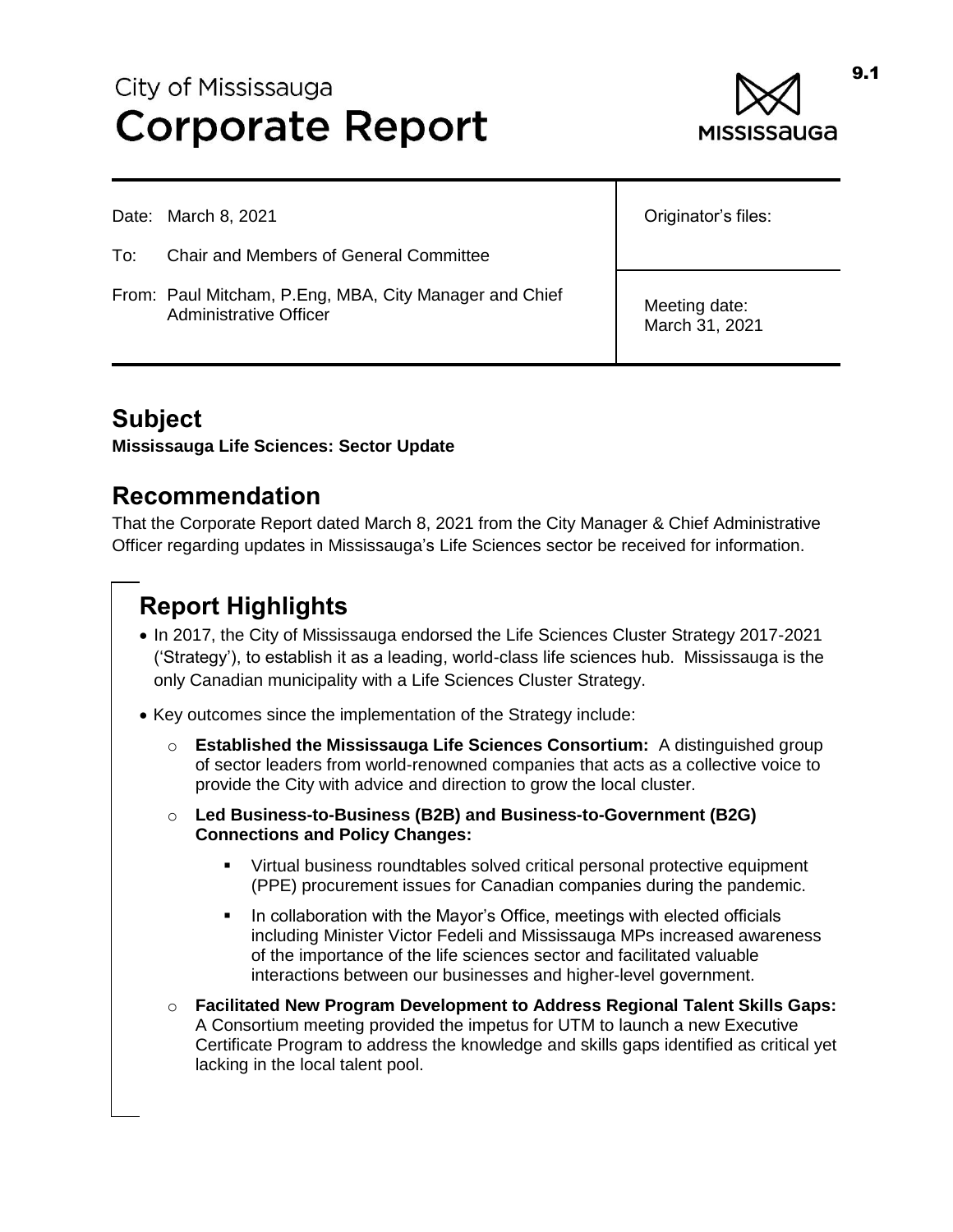- o **Attracted New Investment:** Mississauga has seen significant growth in the number of life sciences companies and employment in the sector. New investments in the industry supported by the Economic Development Office (EDO) represent over \$1.3 million in new and retained annual tax assessment and \$173 million in direct Gross Domestic Product (GDP).
- Mississauga is the second-largest life sciences hub nationally, with over 470 life sciences companies employing more than 25,000 people.
- Local life sciences companies have made significant contributions to COVID-19 public health responses (Appendix 1).
- Preserving established businesses and securing the next generation of growth from life sciences is vital to our economic recovery. The City will continue to strengthen its position as a leading life sciences hub, supporting Mississauga's economic recovery and economic growth over the long-term.

# **Background**

Life Sciences is the science of all living organisms. The life sciences sector includes companies that use technology to deliver commercially-viable products and services and companies that directly support these activities (supply chain). Common examples include pharmaceutical, biotechnology, and medical technology companies.

The economic contribution of the life sciences sector to Ontario is significant. According to Life Sciences Ontario's (LSO) conservative estimates, the life sciences sector produces \$27 billion of economic output<sup>1</sup>. In Mississauga, life sciences businesses account for \$2.7 billion or 6.3 percent of the City's GDP and employ more than 25,000 people, representing over 27 percent share of Ontario's total life sciences employment<sup>2</sup>. People in the life sciences sector typically have a greater earning capacity, where wages are 24 percent higher than the provincial average<sup>3</sup>.

In 2017, Council endorsed the Life Sciences Cluster Strategy 2017-2021 ('Strategy'), recognizing the sector's significant contribution and future potential to the City's economic growth and prosperity. Mississauga is the only Canadian municipality with a Life Sciences Strategy. This five-year strategy was developed through extensive stakeholder consultation and identified opportunities to strengthen Mississauga's life sciences sector.

<sup>&</sup>lt;sup>1</sup> Accelerating Prosperity: The Life Sciences Sector, Life Sciences Ontario (2019)

<sup>&</sup>lt;sup>2</sup> It should be noted that this is most likely an understatement. Mississauga's definition of the life sciences sector uses a more refined list of sub-sectors.

<sup>3</sup> Accelerating Prosperity: The Life Sciences Sector, Life Sciences Ontario (2019)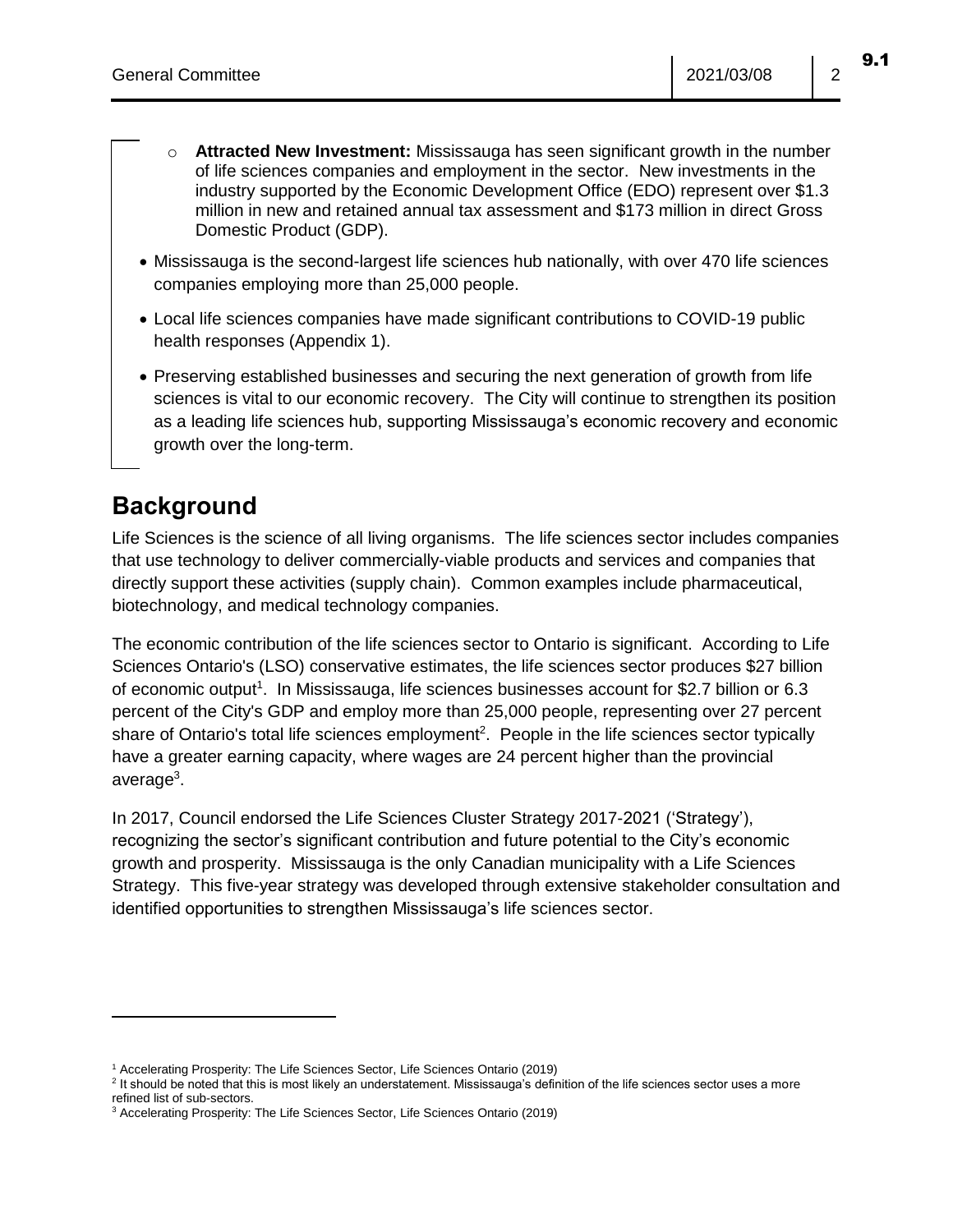The Strategy's primary goal is to establish Mississauga as a leading Canadian life sciences hub, where companies choose to commercialize their technologies, products and services – 'A proven destination where diverse companies and exceptional talent grow, succeed and prosper.' The strategy outlined four guiding principles:

- Create Inclusive Business-Driven Networks
- Enhance Global & Regional Cluster Connectivity
- Cultivate the Innovation Ecosystem
- Attract & Grow

# **Comments**

Mississauga remains the second-largest life sciences hub nationally, with over 470 life sciences companies employing more than 25,000 people.

Since 2017, the Strategy has guided a series of strategic initiatives resulting in meaningful outcomes for Mississauga. These outcomes include:

#### Creative Inclusive Business Driven Networks

*Key Strategic Outcomes:*

- *Establish Local Life Sciences Sector Champions as the Formal Sector Governing Structure and Advisory Body:* In 2018, following a recommendation in the Strategy, a formal governing body was established called the 'Mississauga Life Sciences Consortium.' The Mississauga Life Sciences Consortium consists of a distinguished group of executive leaders from the life sciences business community. They provide the City with advice and guidance to facilitate the growth and development of the local sector. The Consortium includes world-leading life sciences companies, such as:
	- o Novo Nordisk
	- o Bayer
	- o AstraZeneca
	- o Boston Scientific
	- o Jazz Pharmaceuticals

The Consortium plays a unique and essential contributing role to the Mississauga Life Sciences sector.

 *Coordinate Business-to-Business (B2B) Networking Initiatives to Connect the Life Sciences Ecosystem:* In addition to several consortium meetings, the Economic Development Office (EDO) has facilitated meaningful connections by hosting various events. These include Business-to-Business (B2B) and Business-to-Government (B2G) networking events, talent-related events and business roundtables. A recent example is a series of COVID-19 Business Roundtables delivered to local life sciences companies and other key sectors on the impacts of COVID-19. Key outcomes from these roundtables included: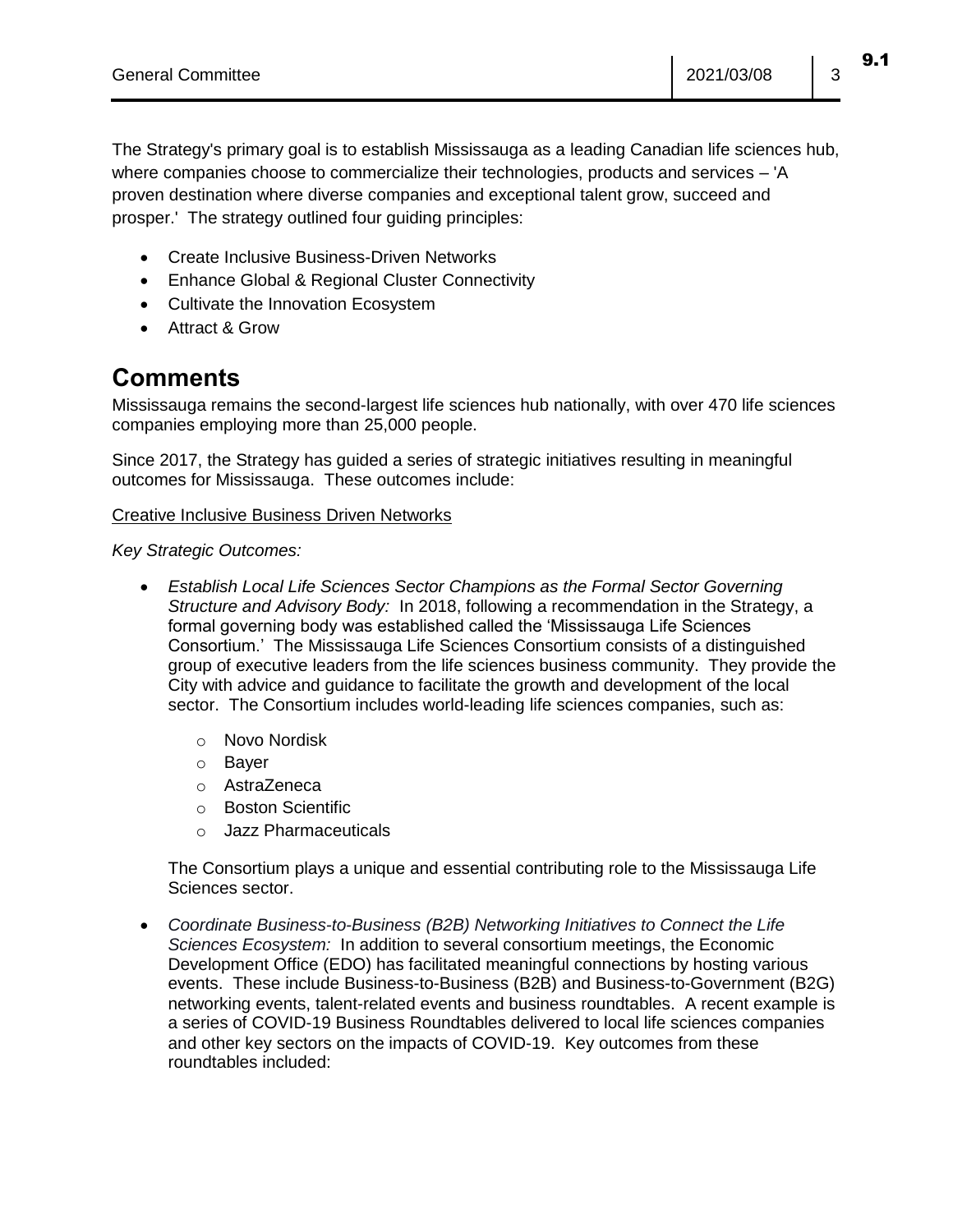- $\circ$  Solving critical business challenges: EDO helped address personal protective equipment (PPE) procurement issues for companies during the pandemic.
- $\circ$  Delivering COVID-19 support webinars: EDO hosted webinars with key subject matter experts to share resources and best practices on topics that local companies identified as pressing. Topics included, 'Working Together 6 Feet Apart: Planning a Return to the Office,' and 'How to Respond to COVID-19 in the Workplace.'
- $\circ$  Establishing a new business communication platform: COVID-19 has restricted in-person engagement. With support from the City's IT Division, EDO quickly implemented a business communication and collaboration platform that allows Mississauga businesses to engage virtually, during a time of physical distancing.

#### Cultivate the Innovation Ecosystem

#### *Key Strategic Outcomes:*

 *Enhance and Develop Training/Workforce Development Programs and Talent Connections:* The City has connected companies, post-secondary, research institutions and workforce development groups to ensure that the local labour market meets the industry's needs. During a 2018 Mississauga Life Sciences Consortium meeting, business leaders spoke directly to post-secondary institutions and provided insights on existing skills gaps. Attendees concluded that sector stakeholders (post-secondary institutions and companies) need to collaborate more, to ensure better labour market development alignment.

In response to this feedback, EDO held a half-day working session with close to 100 cross-functional representatives from the Ontario life sciences community. The purpose of the event was to facilitate networking and engagement and influence post-secondary institutions to develop new academic programming, to address the industry's needs. The breadth and quality of attendees at the event demonstrated that stakeholders valued this initiative and the City's work. One third of industry participants were executives, and over ten colleges and universities attended from across the province.

The skills gaps highlighted during the 2018 Consortium meeting also provided an impetus for new program development. In fall 2020, the University of Toronto Mississauga's Institute of Management and Innovation launched a new Executive Certificate in Pharmaceutical Challenges and Opportunities. The program, developed in collaboration with Mississauga life science business leaders, delivers the curriculum that CEOs identified as critical yet lacking in the existing labour market. In the first cohort, three quarters of program participants included employees from Mississauga-based businesses. High initial enrollment in the program suggests its importance and value.

 *Lead the Development of a Mississauga Life Sciences Innovation District:* The Lakeview Innovation District is a strategic city-building opportunity. EDO is leading an activation assessment to build a roadmap for a fully operational site. Preliminary discussions identified life sciences as a priority sector in the site's development. Several life sciences companies have communicated interest in the Lakeview site with an expressed demand for laboratory space. An opportunity exists to establish Mississauga as the region's commercialization hub. Providing infrastructure and resources allows high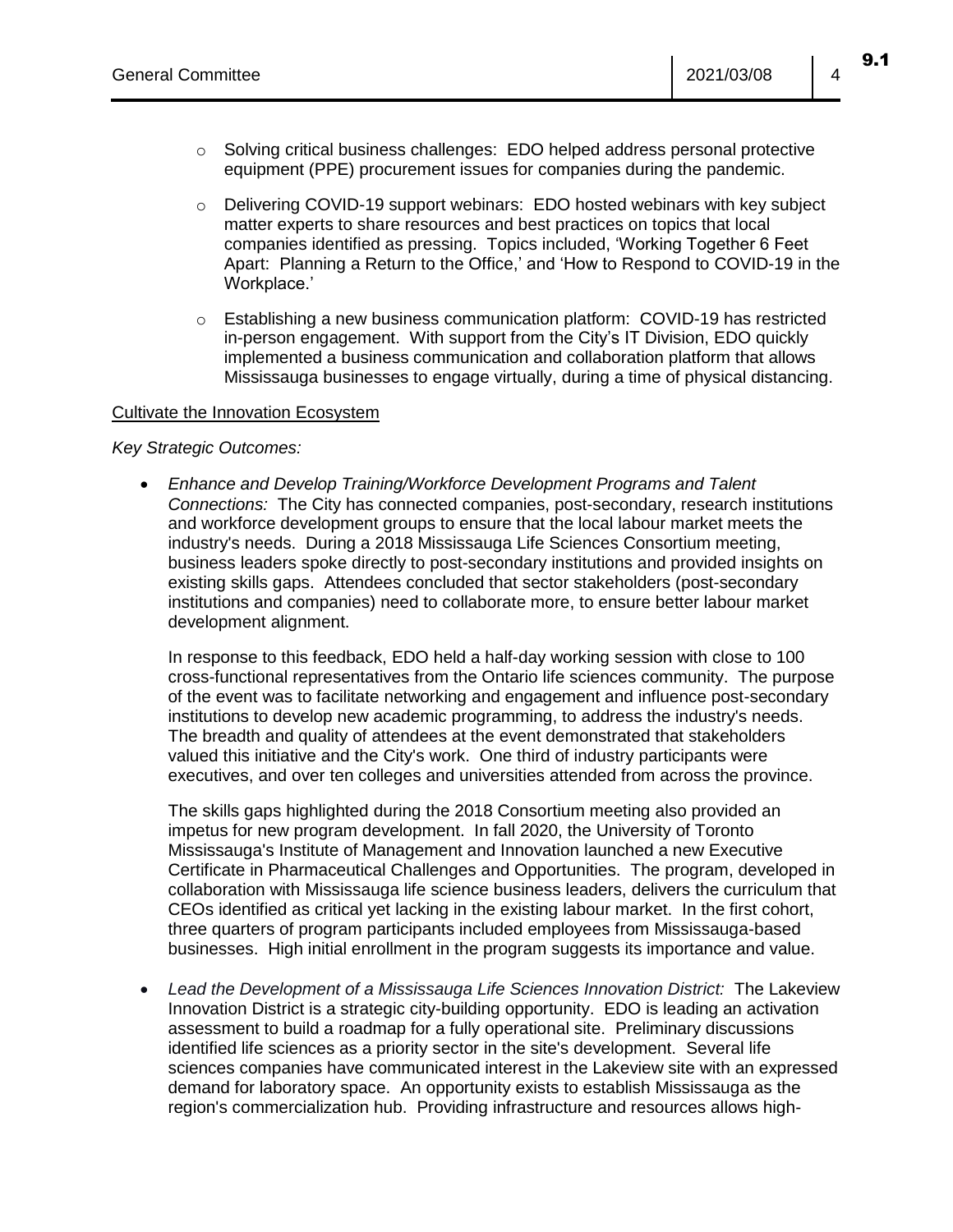growth companies to turn early-stage concepts commercially viable. EDO intends to bring this development to market through a Symposium (tentatively Q3/Q4 2021), where the life sciences sector represents a key sector prospect.

#### Enhance Global & Regional Cluster Connectivity

#### *Key Strategic Outcomes:*

- *Empower Local Life Sciences Leaders:* For years, the Provincial life sciences sector has called on the Government of Ontario to implement a coordinated Provincial Life Sciences Strategy. In August 2019, newly appointed Minister of Economic Development, Job Creation and Trade, Victor Fedeli, attended a Mississauga Life Sciences Consortium meeting to learn about the Ontario Life Sciences Sector [\(press](https://www.mississauga.ca/city-of-mississauga-news/news/city-hosts-consortium-with-leading-experts-to-strengthen-life-sciences-sector-across-the-province-2/)  [release\)](https://www.mississauga.ca/city-of-mississauga-news/news/city-hosts-consortium-with-leading-experts-to-strengthen-life-sciences-sector-across-the-province-2/). This meeting was an instrumental first step in raising the new Minister's awareness of the importance of the life sciences sector to the Ontario economy and the need for a provincial strategy. Following this meeting, the Government of Ontario announced its intentions to develop a life sciences sector strategy for Ontario.
- *Develop International Linkages with Globally Significant Life Sciences Hubs:* Marketing efforts have elevated Mississauga's prominence nationally and internationally. Before the COVID-19 pandemic, EDO attended international conferences alongside the Mayor for investment promotion purposes. Attendance at these conferences helped establish and nurture valuable relationships that led to new investments, including the Brazilian pharmaceutical company, Biolab, in 2018. Due to COVID restrictions, EDO launched a digital advertising campaign targeting life sciences companies, resulting in a five-fold increase in website traffic and strengthening Mississauga's identity as a booming life sciences sector.
- *Collaborate with Local Partners to Create a Cohesive Local Life Sciences Support Ecosystem:* By maintaining strong relationships with local stakeholders and staying apprised of their priorities, the City finds new ways to positively impact the region. Mississauga's commitment to combating Type 2 Diabetes fosters an environment for partnership and collaboration in the community. Novo Nordisk, a multinational pharmaceutical company, made a transformative investment of \$20 million, establishing the Novo Nordisk Network for Healthy Populations (NNHP) at the University of Toronto – Mississauga. Its vision is to drive research insights and support the City's efforts to prevent chronic diseases, including Type 2 Diabetes. This investment aligns with the City's Economic Development Strategy (2020-2025), promoting collaboration between the public and private sectors, post-secondary institutions, developers and other stakeholders.

#### Attract & Grow

#### *Key Strategic Outcomes:*

 *Facilitate an Open, Welcoming and Supportive Business Environment:* EDO has continuously championed business interests by being client-centric and monitoring the pulse of the local economy. This support sometimes comes in the form of advocacy. Over the past few years, the industry has raised concern over impending regulatory changes governed by the Patented Medicine Pharmaceutical Review Board (PMPRB).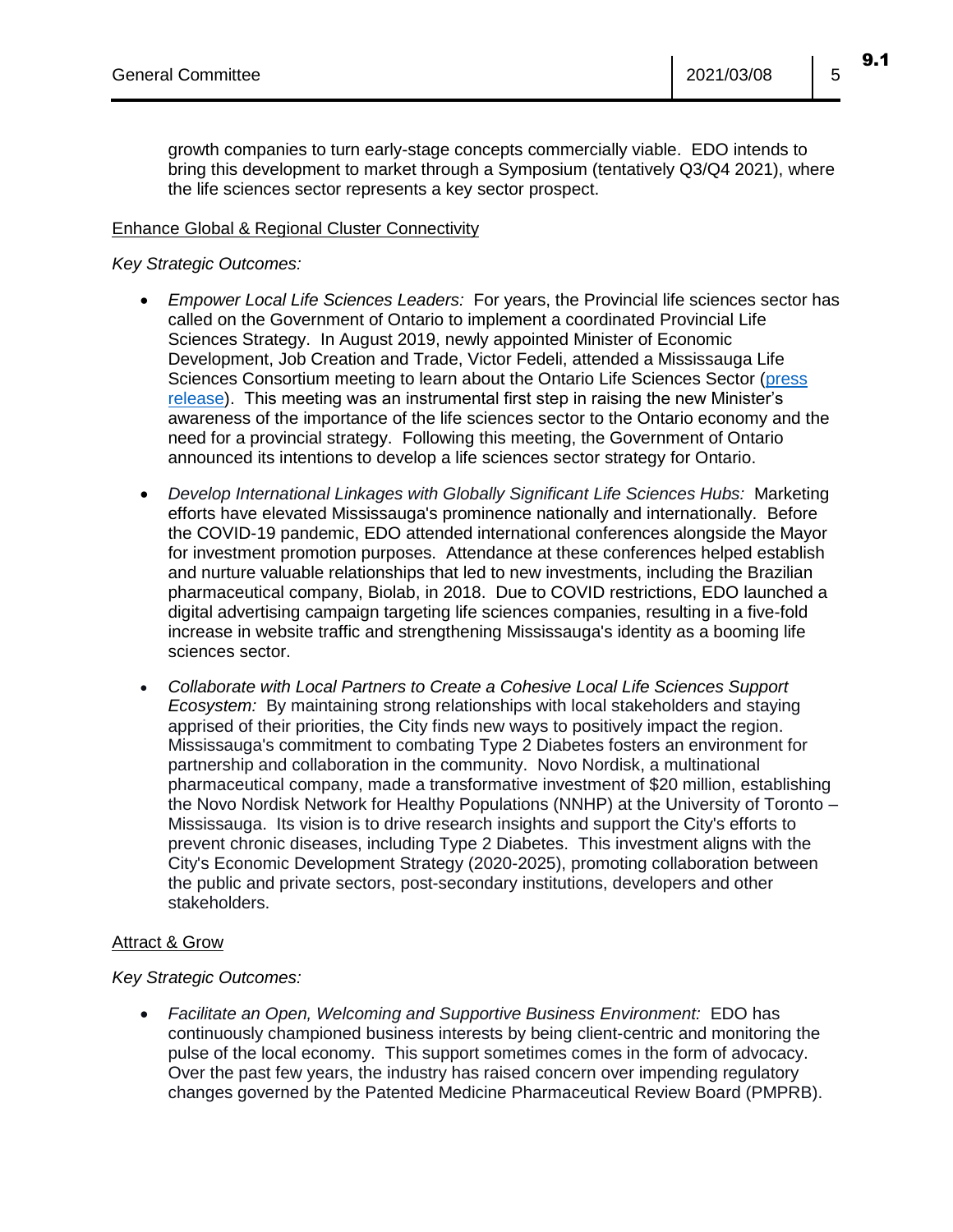Implementation of the proposed federal changes will negatively impact businesses and Canadian patients' access to innovative medicines. In collaboration with the Mayor's Office and stakeholders, including the Mississauga Board of Trade (MBOT), EDO helped organize meetings with elected officials to increase awareness concerning the proposed changes. Also, Mayor Crombie has written letters to Federal Ministers expressing her concern over the coming regulatory changes and their possible effect on our life sciences sector. Implementation of the PMPRB regulations has been delayed twice, to July 1, 2021.

- *Attract, Retain and Expand Life Sciences Companies:* A focus on supporting local companies and creating a customer service-centric and pro-business environment, coupled with enhanced sales and marketing efforts, has led to new investments and expansions of existing Mississauga-based businesses. The year 2020 brought two notable investments to Mississauga:
	- o A Taiwanese contract development and manufacturing company, Bora Pharmaceuticals, opened its North American flagship facility in Mississauga.
	- $\circ$  Roche Pharmaceuticals made a \$500 million investment to establish their Global Pharma Technical (PT) Operations site at its Canadian Pharmaceutical headquarters in Mississauga. This investment will lead to the creation of 500 new jobs over the next five years.

#### Key Performance Metrics

Since delivering the Strategy, Mississauga has seen an influx of new investment. They include:

- 10.5% increase in the number of life sciences companies
- $\bullet$  12.6% growth in life sciences employment<sup>4</sup>
- The largest employment growth in the Medtech sub-sector over the last five years in comparison to top Canadian Medtech hubs<sup>5</sup>
- EDO-supported life sciences investments representing over \$1.3 million in new and retained annual tax assessment and \$173 million in direct GDP<sup>6</sup>
- Additional significant Life Sciences investments: see Appendix 2.

## **Strategic Plan**

 $\overline{a}$ 

The Life Sciences Cluster Strategy aligns with the priorities outlined in the City's Economic Development Strategy (2020-2025) and the City of Mississauga's Strategic Plan (2009). Most notably, the Life Sciences Cluster Strategy closely aligns with the City's strategic pillar for change, "Prosper," supporting Mississauga as a City that values global business, fostering a prosperous and sustainable economy that attracts and grows talent.

<sup>4</sup> Source: City of Mississauga, 2016-2019 Employment Database

<sup>5</sup> Source: Statistics Canada, 2015-2020 Business Counts Data

<sup>6</sup> Mississauga EDO calculation based on Statistics Canada, Provincial Input-Output Multipliers